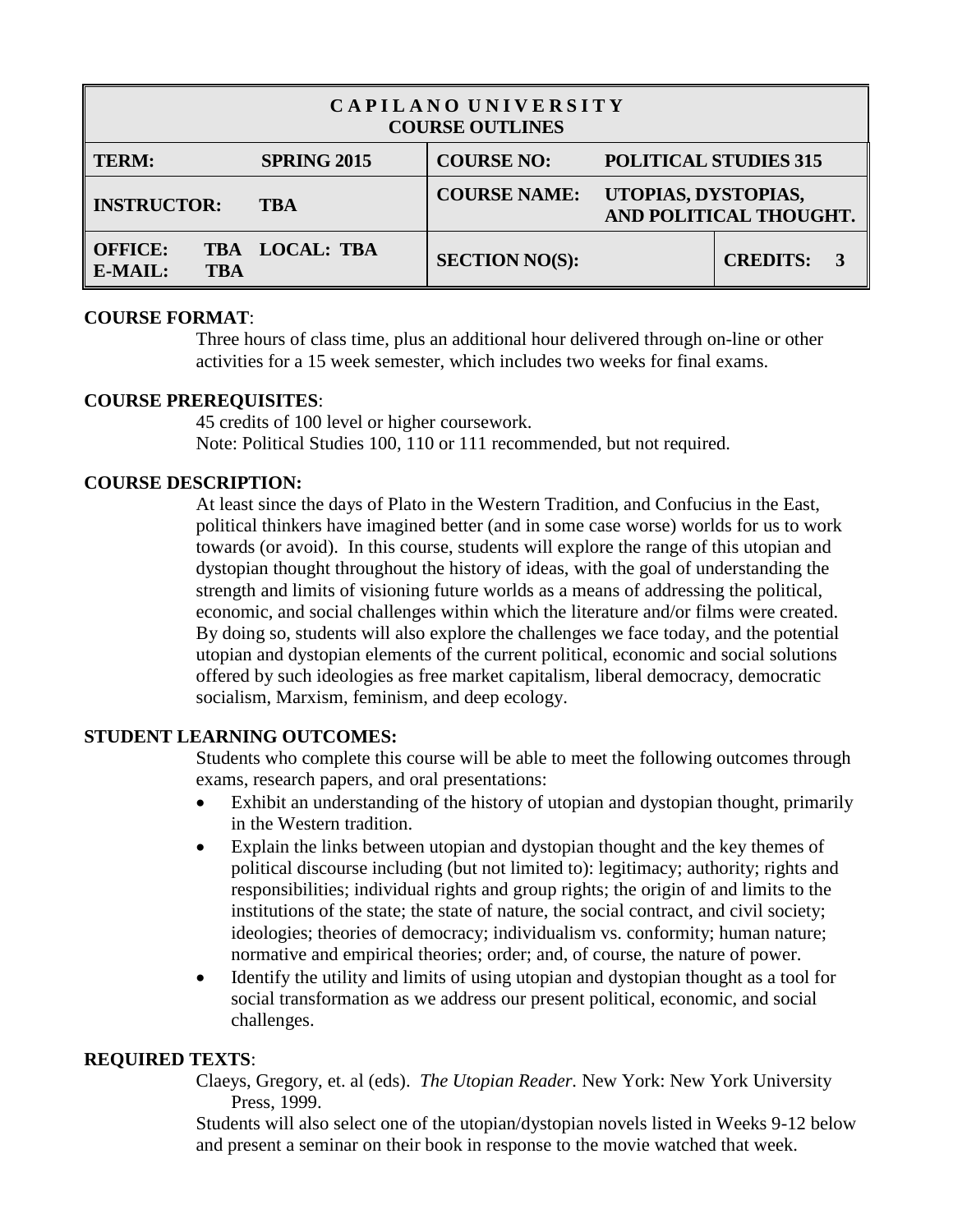## **RECOMMENDED TEXTS**:

A list of recommended/supplementary readings will be posted on Moodle in the first week of the course.

## **COURSE CONTENT**:

This is a tentative schedule of the topics in this course

| Week 1:         | Introduction to Course: Defining our terms                                                                                                                                                                                                                |  |  |
|-----------------|-----------------------------------------------------------------------------------------------------------------------------------------------------------------------------------------------------------------------------------------------------------|--|--|
| Week 2:         | Utopias, Dystopias, and Political thought                                                                                                                                                                                                                 |  |  |
| Week 3:         | "Pre-Utopia" Utopias: Confucius, Plato, St. Augustine                                                                                                                                                                                                     |  |  |
| Week 4:         | Thomas More's Utopia and Bacon's New Atlantis                                                                                                                                                                                                             |  |  |
| Week 5:         | Classical Liberal Utopias and Dystopias: Hobbes, Locke, and Rousseau                                                                                                                                                                                      |  |  |
| Week 6:         | Adam Smith and Karl Polanyi: free market utopia or dystopia?                                                                                                                                                                                              |  |  |
| Week 7:         | 19 <sup>th</sup> Century Socialist Utopias: William Morris' News from Nowhere and<br>Edward Bellamy's Looking Backward                                                                                                                                    |  |  |
| Week 8:         | Marx's Vision of a Communist Future                                                                                                                                                                                                                       |  |  |
| Week 9:         | Totalitarian Dystopias Student-Run Seminar:<br>Screening of V For Vendetta<br>Student seminars on Huxley's Brave New World, Zamyatin's We, or<br>Orwell's 1984                                                                                            |  |  |
| <b>Week 10:</b> | Feminist Utopias and Dystopias Student-Run Seminar<br>Screening of The Handmaid's Tale<br>$\overline{\phantom{0}}$<br>Student seminars on Gilman's Herland, Le Guin's The Dispossessed,<br>or Lessing's the Marriages Between Zones Three, Four and Five. |  |  |
| Week 11:        | Ecotopias and Ecodystopias Student-Run Seminars<br>Screening of Soylent Green<br>Student seminars on Callenbach's Ecotopia, Robinson's Pacific Edge,<br>-<br>or Starhawk's The Fifth Sacred Thing.                                                        |  |  |
| Week 12:        | Minimalist State-based Utopias and Dystopias Student-Run<br>Seminars<br>Screening of Blade Runner<br>Student Seminars on Ann Rand's Atlas Shrugged, Heinlein's The<br>Moon is a Harsh Mistress, or Huxley's Island                                        |  |  |
| <b>Week 13:</b> | The Future of Utopian Thought                                                                                                                                                                                                                             |  |  |
| Weeks 14-15:    | Final Exam Period                                                                                                                                                                                                                                         |  |  |

## **4 th HOUR ACTIVITIES:**

Students will attend film screenings and complete Moodle discussions as part of their 4<sup>th</sup> hour activities.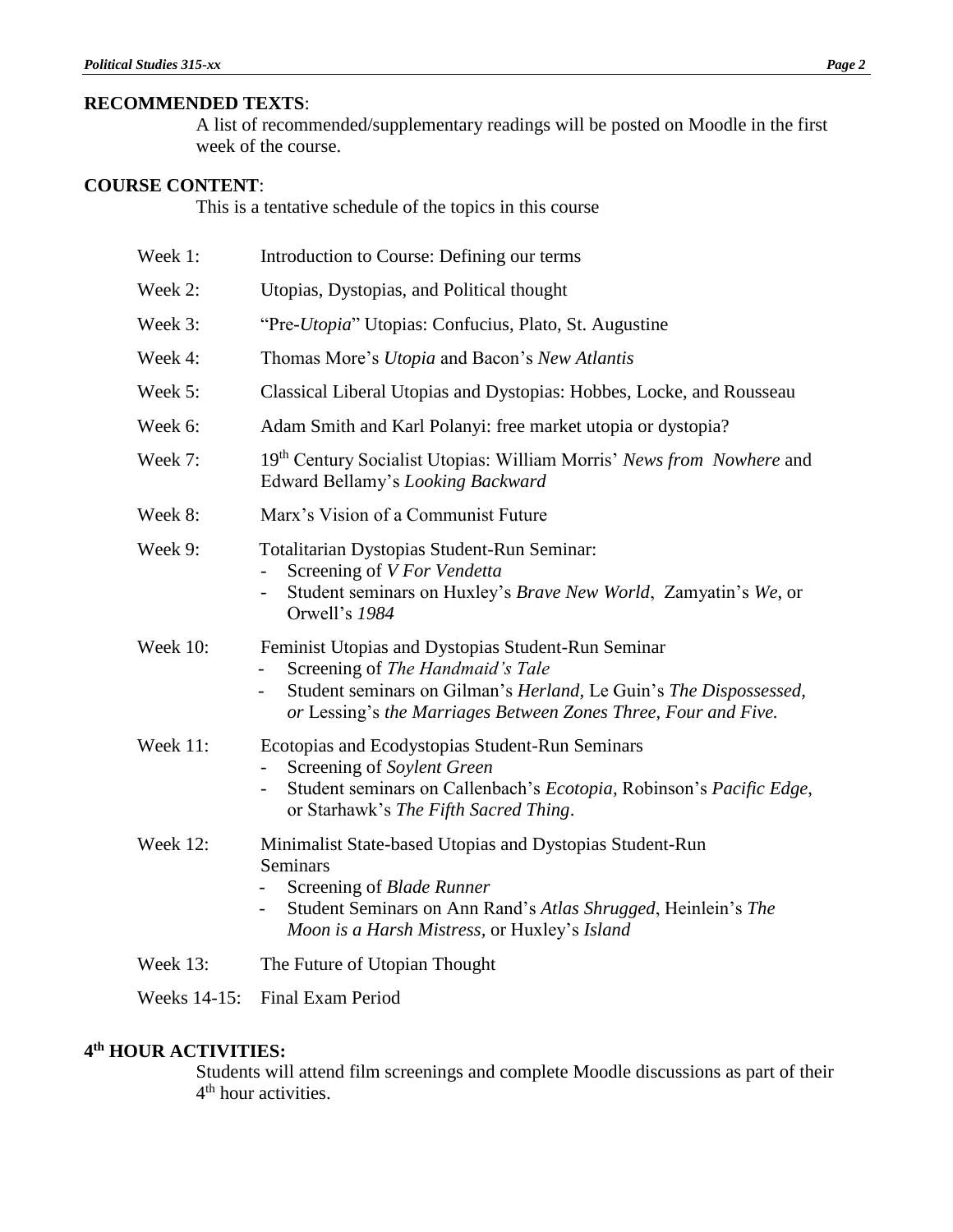# **EVALUATION PROFILE**:

Students will be evaluated on the student learning outcomes in the following manner. (Additional details on these assignments, including due dates, will be supplied the first week of class on Moodle.): Weekly quizzes on the readings (15%); a 2500-3000 word Research Paper analysing the socio-political context in which their novel was written, the novel's impact on Western Political thought generally, and its applicability to addressing modern socio-political challenges we face today (35%); a 15 minute seminar introducing the class to the themes of their novel in response to the themes raised in the film viewed prior to their seminar (20%); a final take home, essay exam asking the student to pull together themes from the literature and films studied throughout the semester, including their own novel and at least one other novel discussed in the seminars (30%).

## **EVALUTION PROFILE SUMMARY:**

| <b>TOTAL</b> 100% |  |
|-------------------|--|

### **GRADING PROFILE**:

|  |                                           | $A_+ = 90 - 100\%$ $B_+ = 77 - 79\%$ $C_+ = 67 - 69\%$ $D = 50 - 59\%$ |  |
|--|-------------------------------------------|------------------------------------------------------------------------|--|
|  |                                           | $A = 85 - 89$ $B = 73 - 76$ $C = 63 - 66$ $F = 0 - 49$                 |  |
|  | $A = 80 - 84$ $B = 70 - 72$ $C = 60 - 62$ |                                                                        |  |

When grading the non-objective questions on the exams, the following scale is used, assigning pluses or minuses for gradations within these general groupings:

A - Excellent Work. The summaries and critiques are exemplary, showing a complete grasp of the material. The student has offered an original solution to the problem posed. A highly sophisticated example of first class scholarship and research.

B - Above Average Work. The summaries and critiques are very well done, showing a firm grasp of the material. The student presents a highly competent solution to the problem posed. A very good example of thoughtful scholarship and careful research.

C - Average Work. The summaries and critiques are complete and the problem has been adequately dealt with, although with little originality. The level of the scholarship and research is both competent and average for a university student.

D - Below Average Work. The summaries and critiques are presented in an incomplete, if not careless format. The level of scholarship and research is minimal for a universitylevel assignment.

F - Failure. The student has failed to meet even the minimum level of scholarship and research required for a university-level assignment.